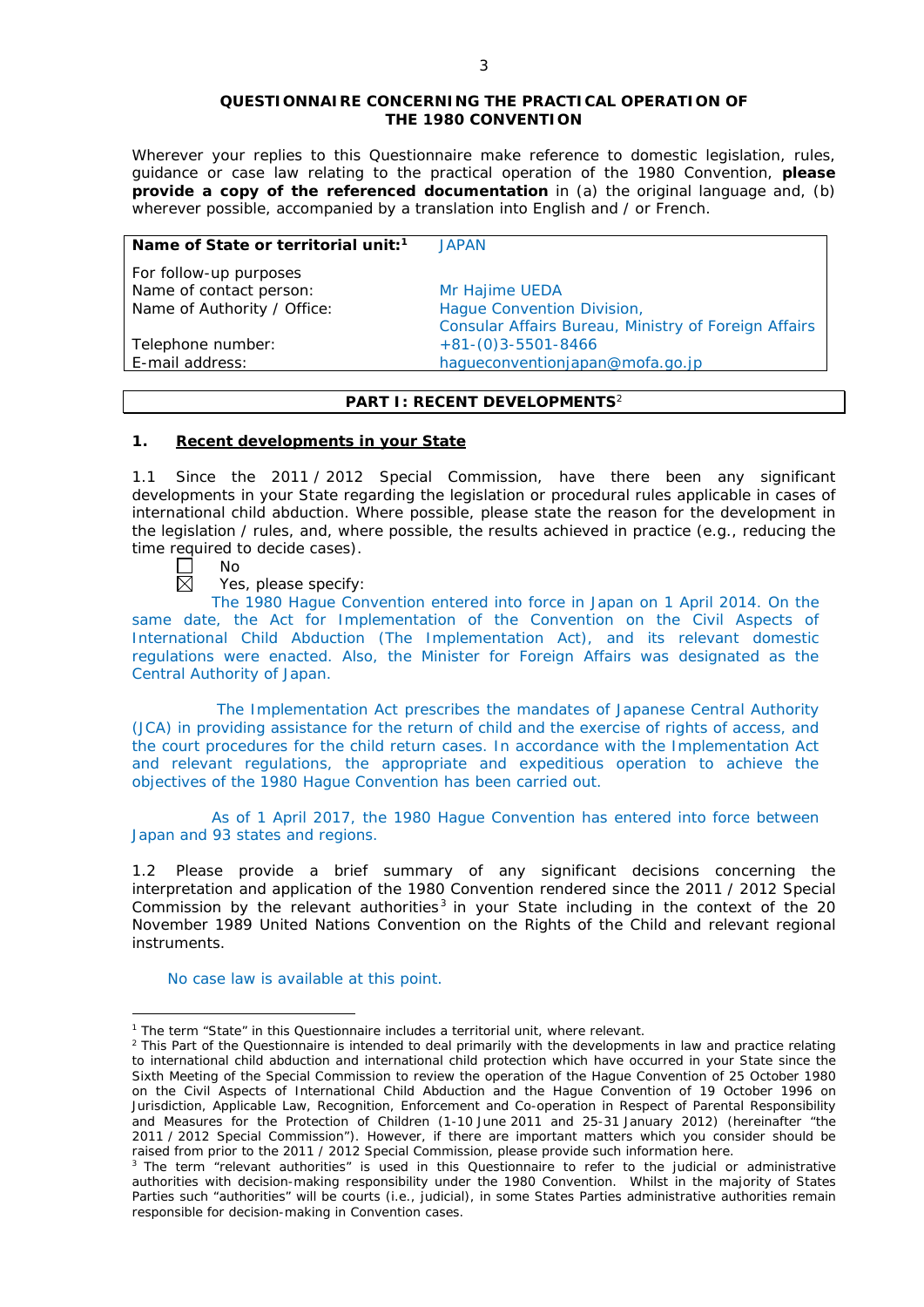1.3 Please provide a brief summary of any other significant developments in your State since the 2011 / 2012 Special Commission relating to international child abduction.

### [Establishment of JCA]

The Hague Convention Division was established within the Consular Affairs Bureau of the Ministry of Foreign Affairs as the secretarial office of the Central Authority. The officers of the Hague Convention Division include lawyers, mental health professionals, a DV victims support professional, former judicially members who have a career as a judge and a family court investigating officer and an immigration officer on secondment to the Ministry of Foreign Affairs.

### [Designation of IHNJ]

In May 2015, two Japanese judges and in May 2017, one more judge were designated as members of the International Hague Network of Judges. They actively participate in international meetings and conferences on international family affairs, including those concerned with the 1980 Hague Convention, to exchange opinions with other members of the IHNJ and share the information with judges in Japan.

## **2. Issues of compliance**

2.1 Are there any States Parties to the 1980 Convention with whom you are having particular challenges in achieving successful co-operation? Please specify the challenges you have encountered and, in particular, whether the problems appear to be systemic.

No  $\mathsf{L}$ 岗

Yes, please specify:

In some Contracting States, the judicial process of the child return cases takes excessively long period of time and, as a result, does not satisfy the requirement of expeditious processing of the case under the 1980 Hague Convention. Also, in some Contracting States, there is no concentration of jurisdiction over the Hague child return cases. Thus, depending on the court exercising the jurisdiction, it might take long period of time. In some cases, it took more than few months before the initial hearing date was scheduled.

2.2 Are you aware of situations / circumstances in which there has been avoidance / evasion of the 1980 Convention?

No

Yes, please specify: Please insert text here

### **PART II: THE PRACTICAL OPERATION OF THE 1980 CONVENTION**

## **3. The role and functions of Central Authorities designated under the 1980 Convention**<sup>4</sup>

#### *In general*

-

3.1 Have any challenges arisen in practice in achieving effective communication or cooperation with other Central Authorities?

 $\overline{\boxtimes}$ No

Yes, please specify:

Some states were slow in their response in the communication, and required reminder from our side before responding.

- Although almost all of the Contracting States accept communication in English, the Central Authorities of some states have very few staff member who is capable of communicating in English or French. This makes it difficult for us to achieve smooth communication and requires extra efforts on our part. As of 13 April 2017, Japan has accepted the largest number of states as Convention partners. However, being unable to have direct communication in English or French with the Central Authority has been an obstacle in accepting the accession by a newly acceding state.

<sup>4</sup> See also Section 5 below on "Ensuring the safe return of children" which involves the role and functions of Central Authorities.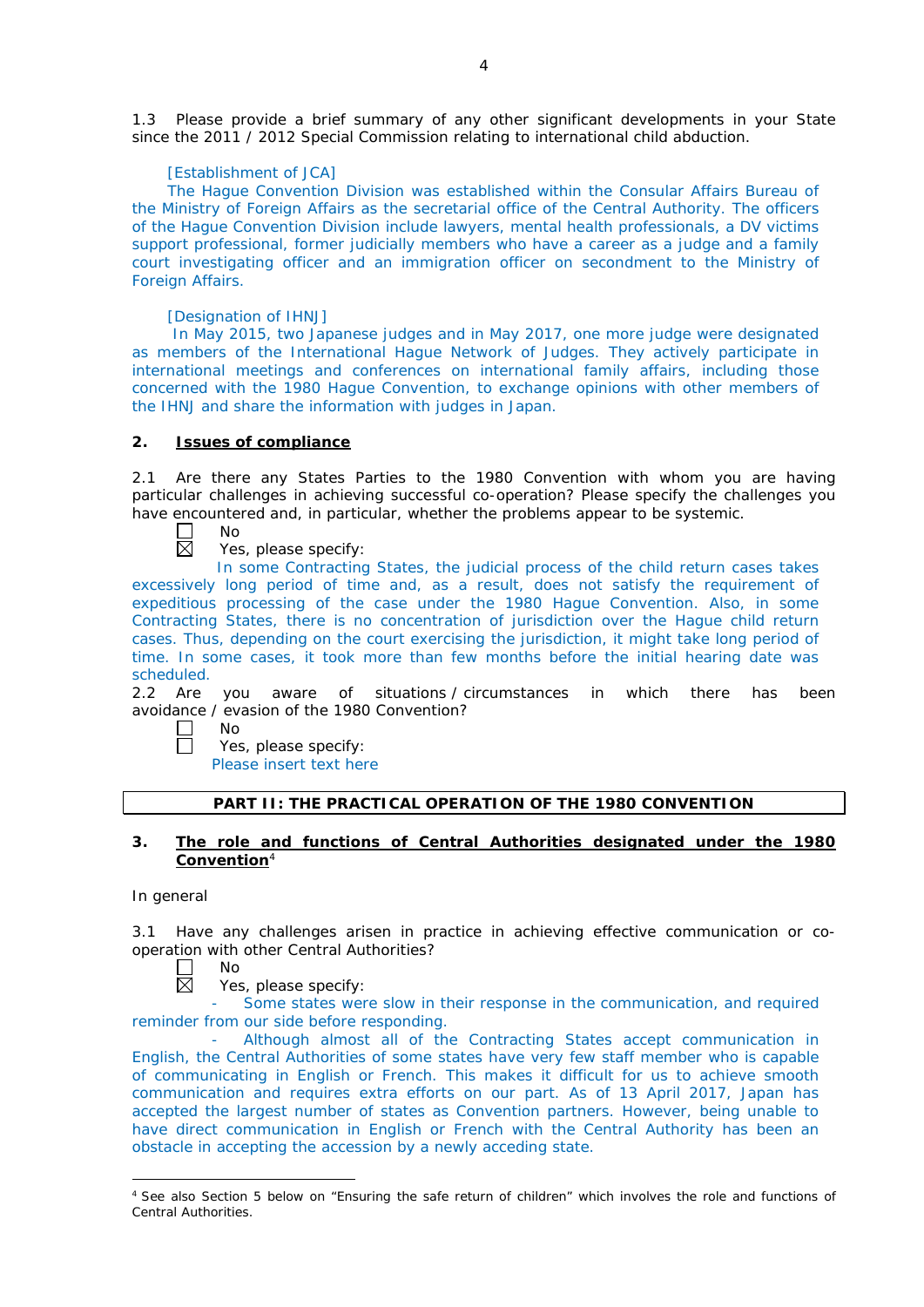Some Contracting States have not provided their country profile or provide it only in Spanish language. It will be easier for us to access the information if their country profiles are available in English.

- Some Contracting States had not updated their country profiles and the information was outdated. As a result, there has been a case where a package of original application documents sent to the Central Authority's address mentioned in the country profile was returned to us.

3.2 Have any of the duties of Central Authorities, as set out in **Article 7** of the 1980 Convention, raised any particular problems in practice either in your State, or in States Parties with whom you have co-operated?

| NΩ |
|----|
| Ξ  |

Yes, please specify:

Please refer to our response in Section 3.1, 3.5 and 3.6.

Some Contracting States are not able to provide the option of alternative dispute resolution, because they do not have any domestic institution which is capable of facilitating family dispute mediation.

3.3 Has your Central Authority encountered any challenges with the application of any of the 1980 Convention provisions? If so, please specify.

 $\Box$ 

Yes, please specify: Please insert text here

*Legal aid and representation*

3.4 Do the measures your Central Authority takes to provide or facilitate the provision of legal aid, legal advice and representation in return proceedings under the 1980 Convention (**Art. 7(2)-(g)**) result in delays in proceedings either in your own State, or, where cases originate in your State, in any of the requested States you have dealt with?<br>
No<br>
Yes. please specify:

No

Yes, please specify: Please insert text here

3.5 Are you aware of any other challenges in your State, or, where cases originate in your State, in any of the requested States you have dealt with, regarding the obtaining of legal aid, advice and / or representation for either left-behind parents or taking parents?<sup>5</sup>

П No  $\overline{\boxtimes}$ 

<u>.</u>

Yes, please specify:

In the requested states where the Central Authority or other organization commissioned by the Central Authority file a petition before the court on behalf of the applicant to realize the return of child, some Central Authorities made findings as regard to the matters which is supposed to be determined by the court, such as the grounds for refusal of return. This resulted in a refusal by the Central Authority to file the case before the court or to carry out its mandates under Article 7 of the 1980 Hague Convention.

In a certain state, the Central Authority does not have a system to refer the applicants to lawyers. Therefore, the applicants have to find a lawyer without the assistance from the Central Authority of the requested state. It is often quite difficult for the applicant to find in a foreign country a lawyer who is familiar with the 1980 Hague Convention cases. In addition, if there is no legal aid available to a person residing outside the state, an applicant with economic hardship would be unable to pursue the court process unless he/she finds an attorney willing to provide a pro bono representation.

<sup>5</sup> See paras 1.1.4 to 1.1.6 of the "Conclusions and Recommendations of the Fifth Meeting of the Special Commission to review the operation of the *Hague Convention of 25 October 1980 on the Civil Aspects of International Child Abduction* and the practical implementation of the *Hague Convention of 19 October 1996 on Jurisdiction, Applicable Law, Recognition, Enforcement and Co-operation in Respect of Parental Responsibility and Measures for the Protection of Children* (30 October – 9 November 2006) (hereinafter referred to as the ["Conclusions and Recommendations of the 2006 Special Commission"](https://assets.hcch.net/upload/concl28sc5_e.pdf)) and paragraphs 32 to 34 of the [Conclusions and Recommendations of the Special Commission](https://assets.hcch.net/upload/wop/concl28sc6_e.pdf) to review the operation of the Hague Convention of *[19 October 1980 on Jurisdiction, Applicable law, Recognition, Enforcement and Co-operation in Respect of](https://assets.hcch.net/upload/wop/concl28sc6_e.pdf)  [Parental Responsibility and Measures for the Protection of Children](https://assets.hcch.net/upload/wop/concl28sc6_e.pdf)* (1-10 June 2011 and 25-31 January 2012) (hereinafter the "C&R of the 2011/2012 Special Commission") (available on the Hague Conference website at < www.hcch.net > under "Child Abduction Section" then "Special Commission meetings").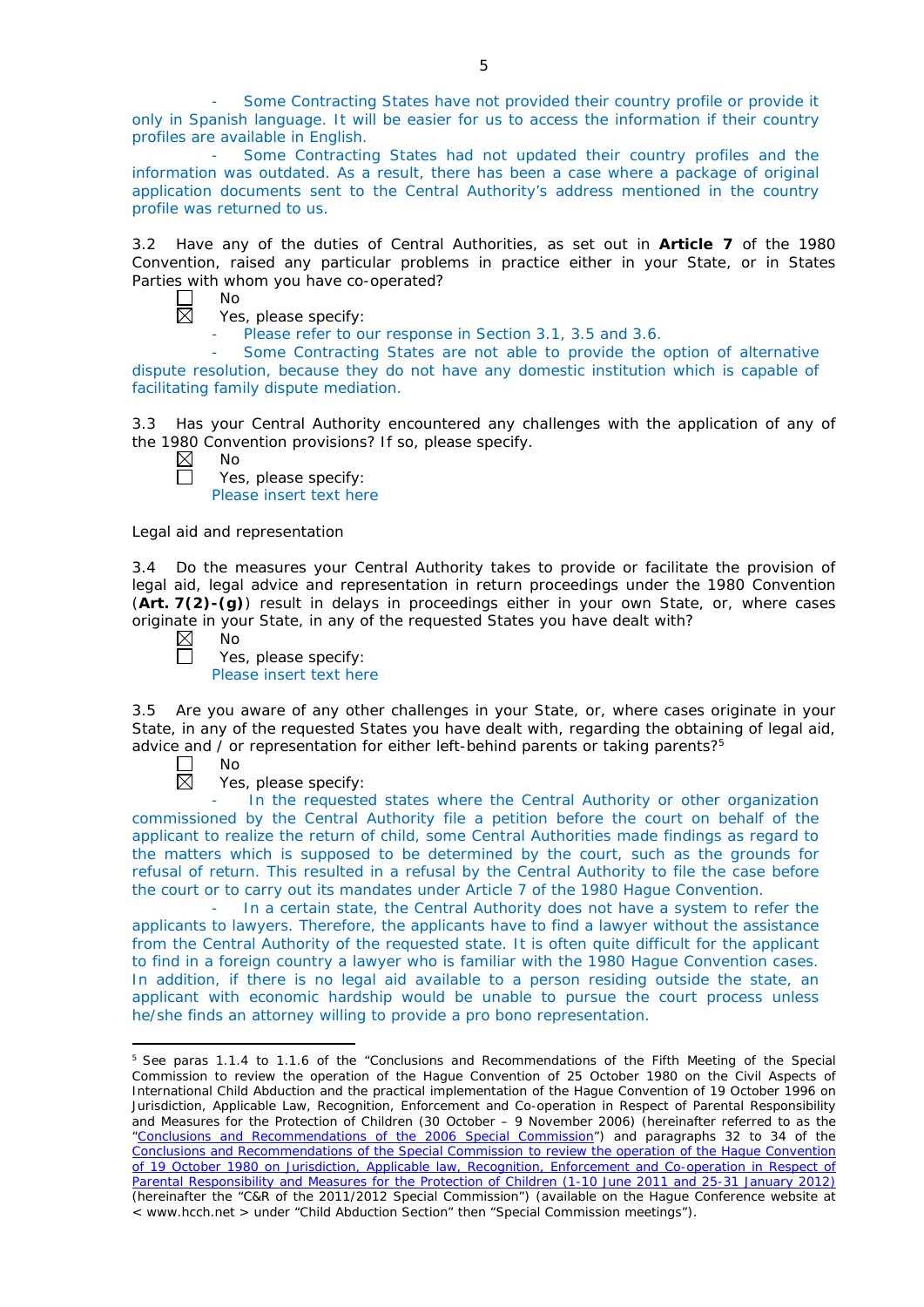In some requested states, the applicants with economic hardship are unable to effectively argue their cases at the court, because there is no legal aid available in the requested state to cover the costs of translating the evidential documents or hiring in-court interpreters.

## *Locating the child*

3.6 Has your Central Authority encountered any challenges with locating children in cases involving the 1980 Convention, either as a requesting or requested State?

No

Yes, please specify the challenges encountered and what steps were taken or are considered to be taken to overcome these challenges:

JCA has been able to locate the child in all cases once we find out the child is in Japan. There have been a few cases in which the child was obviously not in Japan, and JCA faced some difficulties in identifying where the child was.

In some cases, it takes a quite long time for the Central Authority of the requested state to locate the child. We have a few outgoing cases in which the child is not located after one year period. In such states, it has been difficult to locate the child unless the applicant already has a good idea of the whereabouts of child.

3.7 Has your Central Authority worked with any external agencies to discover the whereabouts of a child wrongfully removed to or retained within your State (*e.g.*, the police, Interpol, private location services)?

П No 岗

Yes, please share any good practice on this matter:

JCA is authorized to request other governmental agencies and local authorities to provide information about the child and a person who resides with the child such as immigration records, family registry and school records. There has been no case in which JCA was unable to locate the child.

*Information exchange, training and networking of Central Authorities*

3.8 Has your Central Authority shared its expertise with another Central Authority or benefited from another Central Authority sharing its expertise with your Central Authority, in accordance with the Guide to Good Practice – Part I on Central Authority Practice?6

 $\Box$ No  $\boxtimes$ 

Yes, please specify:

JCA has been actively exchanging views and expertise with other Central Authorities of states with which we have cases. Since the 1980 Hague Convention came into force in Japan (1 April 2014), staff members of JCA have visited and held meetings with the members of the Central Authorities in more than 20 foreign Contracting states. We also have visited and exchanged expertise also with the courts, law firms, DV victim support organizations and non-governmental organizations such as local branches of International Social Service in these states.

JCA has also received visits by the members of some foreign Central Authorities to exchange our views and expertise.

3.9 Has your Central Authority organised or participated in any other networking initiatives between Central Authorities such as regional meetings via conference call or videoconference?

 $\mathbf{L}$ No 反

Yes, please specify:

JCA co-hosted the Asia Pacific Symposium on the 1980 Hague Convention held at the Waseda University in Tokyo in June 2016.

Since the 1980 Hague Convention entered into force in Japan on 1 April 2014, the JCA has sent its representatives to the following international symposiums related to the 1980 Hague Convention.

Cross Border Family Law Matters and the Well-being of the Child: Asia Pacific Perspectives (Beijing, 13 May 2014)

South East Asia Regional Seminar of the Working Party on Mediation in the Context

<sup>-</sup> $6$  Available on the Hague Conference website at < www.hcch.net > under "Child Abduction Section" then "Guides to Good Practice". See, in particular, Chapter 6.5 on twinning arrangements.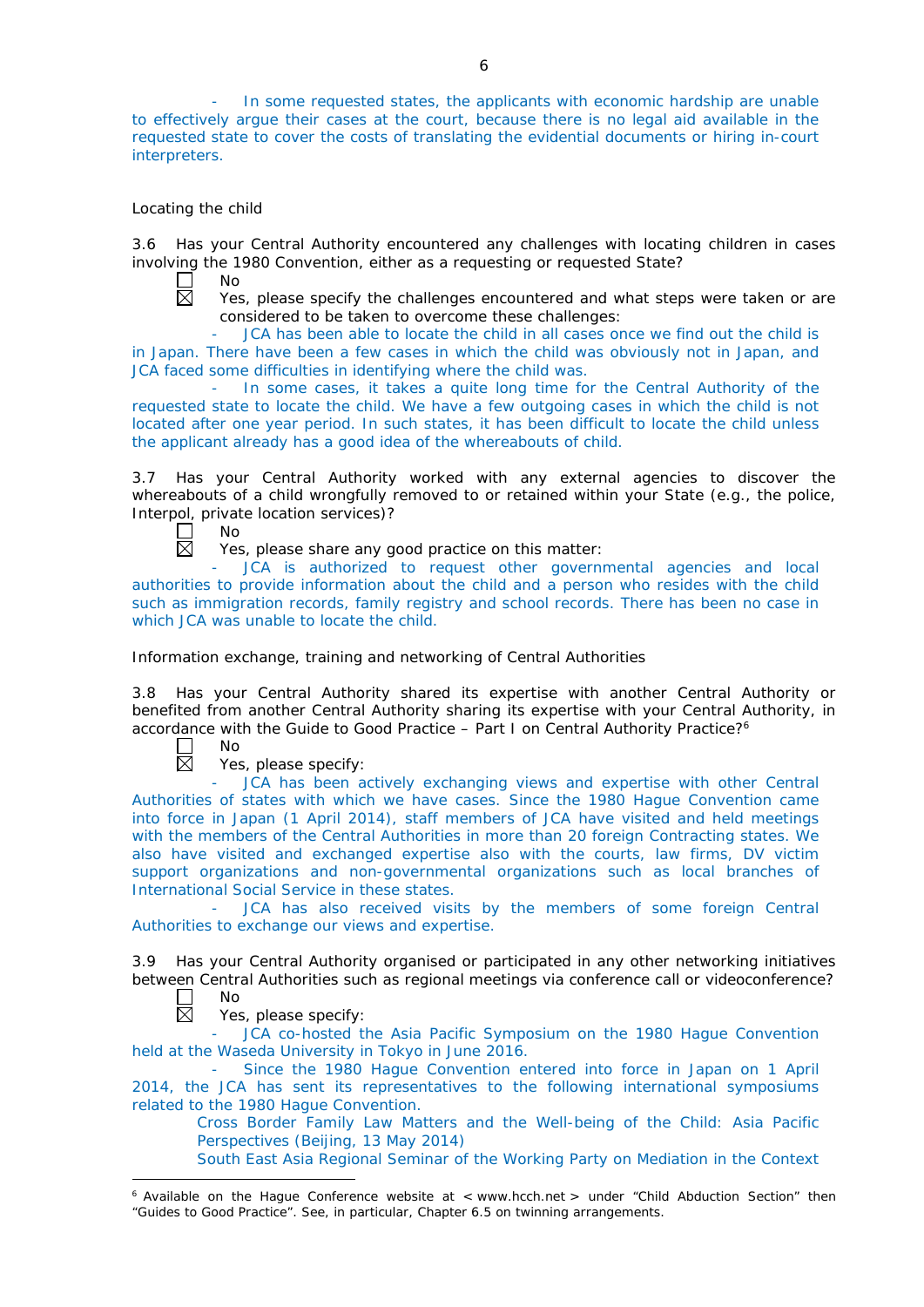of the Malta Process (Kuala Lumpur, 28 - 29 November 2014) Towards the Well-being of the Child through the Hague Child Abduction and Protection of Children Conventions: An Asia Pacific Symposium (Macao, 25 – 26 June 2015) 3rd World Conference of Women's Shelters (The Hague, 3 – 6 November 2015) Commonwealth & Common Law Conference 2015 (Sydney, 16 -19 November 2015) Fourth Malta Conference on Cross-Frontier Child Protection and Family Law (Malta, 2 -5 May 2016) Culture, Dispute Resolution and the Modernized Family Conference (London, 8 July 2016) Symposium on Cross-Border Disputes Involving Children (Singapore, 26 – 27 September 2016)

## *Statistics*<sup>7</sup>

3.10 If your Central Authority does not submit statistics through the web-based INCASTAT database, please explain why.

## Please insert text here

#### *Prompt handling of cases*

3.11 Does your Central Authority have mechanisms in place to ensure the prompt handling of cases?

No  $\boxtimes$ 

Yes, please specify:

JCA has a standard guideline for the expeditious processing of the cases. For example, the notice of receipt of the application will be sent out to the applicant within 2 days from the receipt of the original copy of the application. JCA will decide whether to accept or reject the application, or will request the applicant to submit additional documents or evidences to support his application within 2 weeks from the receipt of the application. Also, JCA starts the procedure for locating the child immediately after receiving the application.

3.12 If your Central Authority is experiencing delays in handling cases please specify the main reasons for these delays:

While JCA has handled almost all the cases without delay, there were some cases where delays were caused because the applicants did not submit the documents required under the law and regulations in a timely manner. Also, there are cases where excessive delays have been caused because the applicants have not contacted JCA for a long period of time after JCA made the decision for assistance or the applicant has not taken necessary procedures, such as filing the petition before the court. JCA is not mandated to file a petition to the court on behalf of the applicant in both return and access cases. The applicant or his/her private attorney needs to file a petition to the court to initiate the court process. Therefore, the process may be delayed in case the applicant does not follow necessary procedures in a timely manner after JCA made a decision for the assistance.

## **4. Court proceedings & promptness**

4.1 Has your State limited the number of judicial or administrative authorities who can hear return applications under the 1980 Convention (*i.e.*, concentration of jurisdiction")?8 Yes

 $\boxtimes$ Ē

-

No, please indicate if such arrangements are being contemplated: Please insert text here

<sup>7</sup> See paras 1.1.16 to 1.1.21 of the Conclusions and Recommendations of the 2006 Special Commission (*supra.*  note 5).

<sup>8</sup> See, *The [Judges' Newsletter](https://www.hcch.net/en/instruments/conventions/publications2/judges-newsletter)* on International Child Protection – Vol. XX / [Summer-Autumn 2013](https://assets.hcch.net/upload/newsletter/nl2013tome20en.pdf) the special focus of which was "Concentration of jurisdiction under the *Hague Convention of 25 October 1980 on the civil aspects of International Child Abduction* and other international child protection instruments".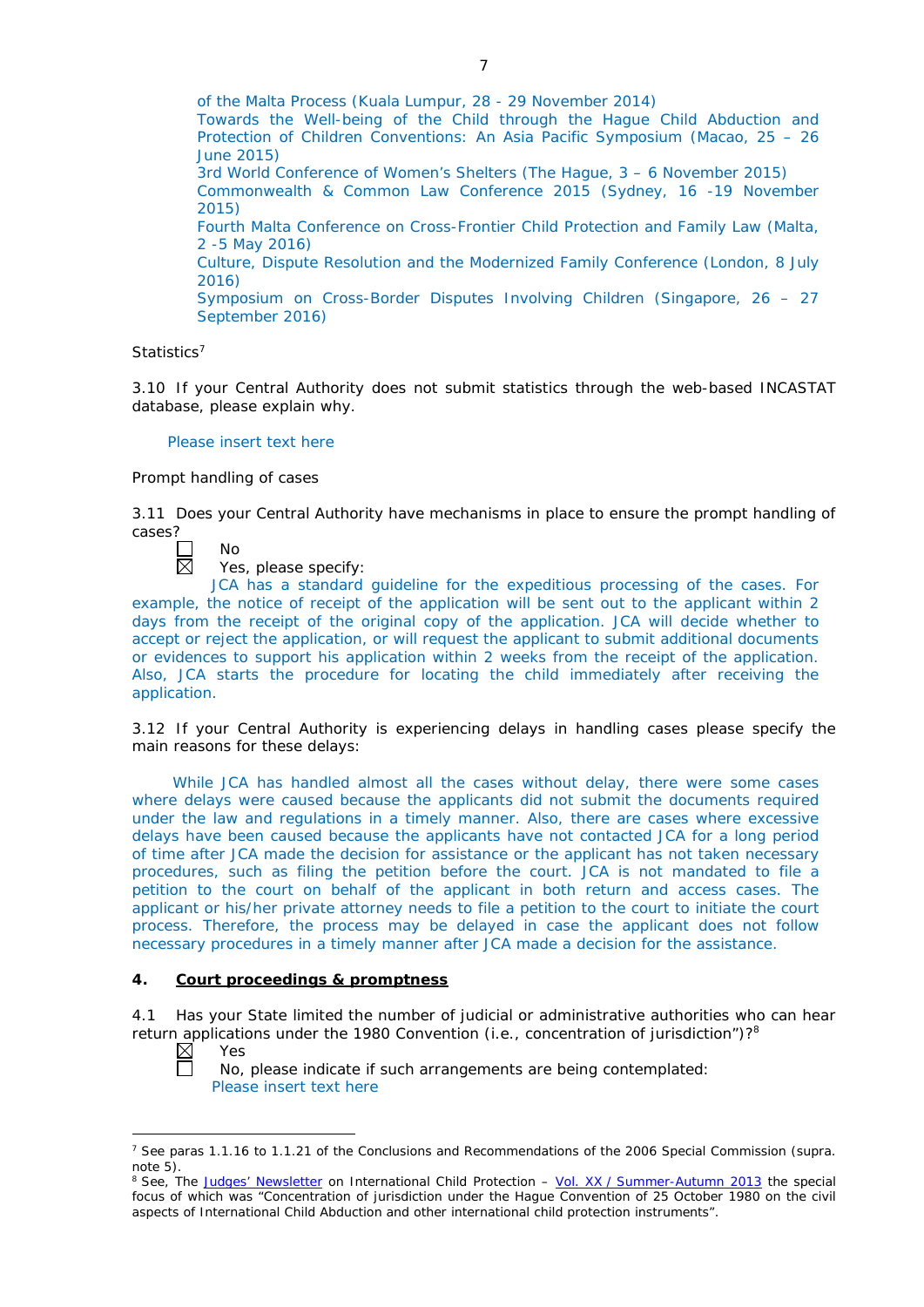4.2 Does your State have mechanisms in place to handle return decisions within six weeks (*e.g.*, production of summary evidence, limitation of appeals, swift enforcement)?

- No  $\overline{\boxtimes}$ 
	- Yes, please explain:

Both the Tokyo Family Court and the Osaka Family Court, authorized to hear the Hague return cases as the court of first instance, have procedural guidelines in order to conclude the cases within 6 weeks of the filing before the court. The Hague return cases are processed in accordance with these guidelines. In practice, the initial hearing is held within about 2 weeks of the filing. The court will plan the proceeding schedule by hearing from the parties how much time they need to collect their evidences and, if necessary, advise the parties to gather the objective and typical evidences before the second hearing, such as interview records from the police or diplomatic missions, medical records, pictures and records of email. The second hearing will be held within about 5 weeks of the filing where court will directly hear the parties based on the evidences submitted to the court prior to the hearing.

Through these procedures, the Hague return cases are usually processed in an expeditious manner at Japanese courts and have not resulted in significant delay of the process.

4.3 If your response to the previous question is No, does your State contemplate implementing mechanisms to meet the requirement of prompt return under the 1980 Convention (*e.g.*, procedures, bench-books, guidelines, protocols)?

- $\mathbb{R}^n$ No, please explain:
	- Please insert text here
- П Yes, please explain: Please insert text here

4.4 If your State is experiencing delays in handling return decisions please specify the main reasons for these delays:

Japan is not experiencing significant delays in handling return cases. The average time between the filing of case and reaching a decision at the court of first instance is less than 9 weeks. The average time between the filing of the case before the court of first instance and the conclusion of the appeal case at the court of second instance is about 4 months.

4.5 Do your courts regularly order immediate protective measures when initiating the return procedure, so as to prevent a new removal and minimize the harm to the child (*e.g.*, prohibit removal of the child from the jurisdiction, retain documentation, grant provisional access rights to the left-behind parent)?

- No, please explain:  $\Box$ 
	- Please insert text here
- $\boxtimes$ Yes, please explain:

Under specific conditions, Japanese courts may issue ne exeat order requiring the respondent not to have the child depart from Japan and to surrender the child's passport to JCA pursuant to the article 122 of the Implementation Act. The courts take these measures as necessary.

4.6 Do your courts make use of direct judicial communications to ensure prompt proceedings?

 $\Box$ Yes 反

No, please explain:

Japanese courts do not use direct judicial communication with regard to specific cases, because Japan lacks the legal basis (ex. international agreements or domestic legislations) necessary for case-specific direct judicial communication. On the other hand, within the framework of International Hague Network Judges, our sitting judges exchange views and experiences on general matters with judges from other states through members designated to the network.

4.7 If your State has not designated a sitting judge to the International Hague Network of Judges does your State intend to do so in the near future?

 $\Box$ Yes  $\boxtimes$ 

No, please explain:

Please refer to the answer in Section 4.6.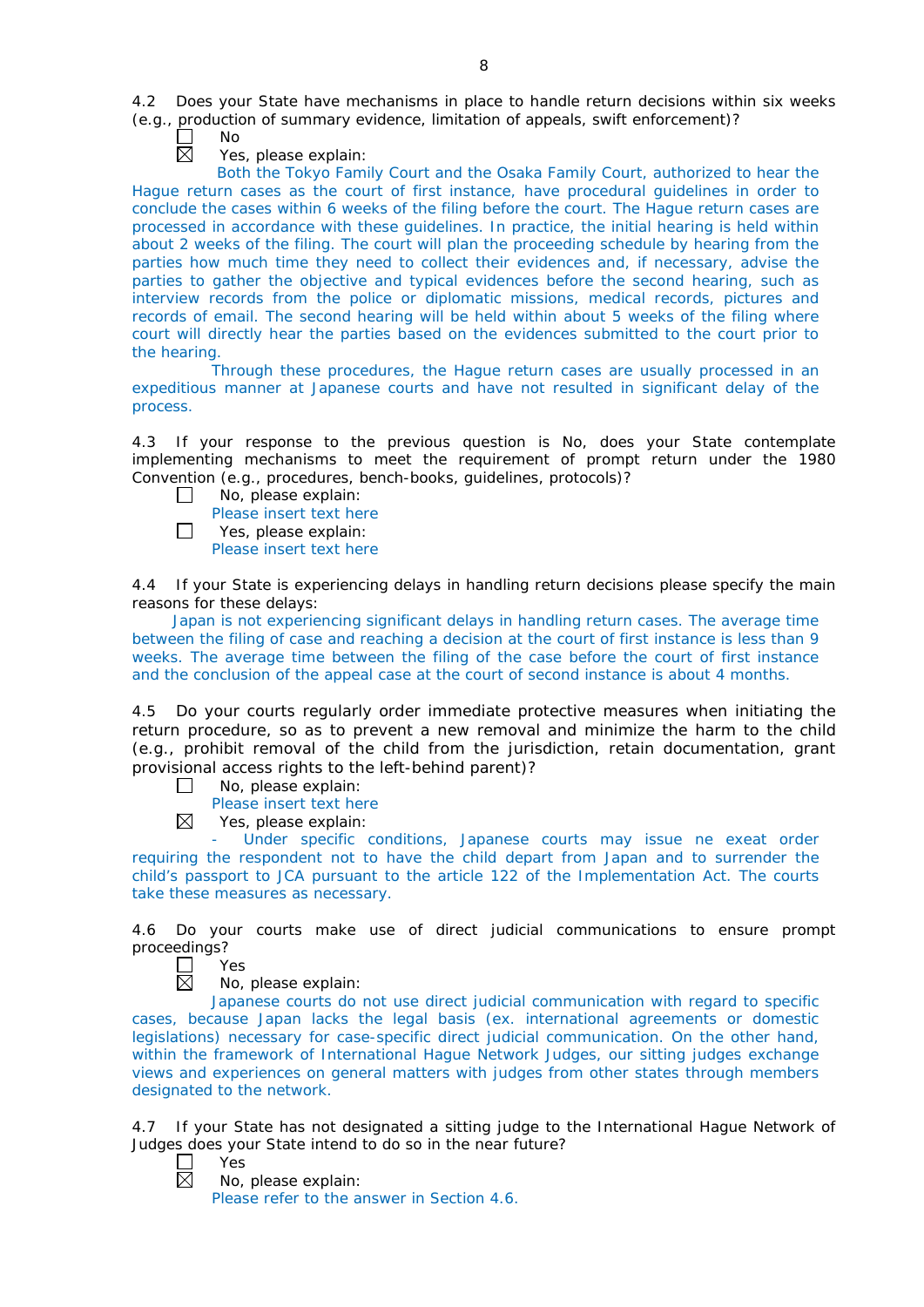4.8 Please comment upon any cases (whether your State was the requesting or requested State), in which the judge (or decision-maker) has, before determining an application for return, communicated with a judge or other authority in the requesting State regarding the issue of the child's safe return. What was the specific purpose of the communication? What was the outcome?

Japan has no such cases.

### **5. Ensuring the safe return of children**<sup>9</sup>

*Methods for ensuring the safe return of children*<sup>10</sup>

5.1 What measures has your Central Authority taken to ensure that the recommendations of the 2006 and 2011 / 2012 Special Commission meetings<sup>11</sup> regarding the safe return of children are implemented?

In line with the Recommendations of 2006 and 2011/2012 Special Commission meeting, Japan has been taking the following measures to ensure the safe return of children.

[Collecting the information relating to the social background of the child]

Pursuant to Article 7(2)(d) of the 1980 Hague Convention, Article 15 of the Implementation Act stipulates that JCA may collect the information relating to the social background of the child and share it with the Central Authority of concerned State on the conditions set forth under the article are met. With respect to the incoming cases, Japanese courts may request JCA to collect and provide the information required in adjudicating the case such as the information relating to the social background of the child in the state of habitual residence (The Implementation Act, Article 83).

[Reporting abuse and providing information on the protection of DV victims]

In the out-going cases, Pursuant to Article 7(e)and (h) of the Convention, JCA reports to the relevant authorities of potential risk of child abuses in accordance with Article 6 and 8 of the Child Abuse Prevention Act when the risk of abuse exists upon the return of child to Japan. Also, when consulted by other Central Authority involved or the parties to the dispute, DV support professional within JCA refers them to DV support organizations in Japan, and, provides information, if necessary, about legal protective measures available in Japan, such as restraining order and exclusion order, and the measures to prevent the disclosure of registered residential records to the third party at municipality offices.

In the incoming cases, when a taking parent consults JCA about the risk of child abuse upon the child's return to the state of habitual residence or JCA finds that the circumstances require protective measures to ensure the safe return of child, JCA may request the Central Authority of the state of the child's habitual residence to take appropriate protective measures, and notify Japanese diplomatic missions in the state of habitual residence about the return of child and provide the taking parent with information about the local DV shelters and support organizations.

In addition, JCA has made contracts with 8 local DV support organizations in the US and Canada in order to create an environment in which vulnerable parents can receive various supports in the Japanese language. This helps these parents forgo the removal of the child and also helps support the child and the taking parent upon return to the state of habitual residence.

### [Support for access with the child]

Where the access rights is not respected following the child's return to the state of habitual residence, a person whose access rights is not respected may file application to the JCA requesting its assistance in securing the exercise of access rights regardless of when the abduction or retention took place, or whether they took place at all. There have been

<u>.</u>

<sup>9</sup> See **Art. 7(2)** *h)* of the 1980 Convention.

<sup>&</sup>lt;sup>10</sup> Where relevant, please make reference to the use of undertakings, mirror orders and safe harbour orders and other such measures in your State.

<sup>11</sup> See the [Conclusions and Recommendations](https://assets.hcch.net/upload/concl28sc5_e.pdf) of the Special Commission of 2006 (*supra.* note 5) at paras 1.1.12 and 1.8.1 to 1.8.2 and 1.8.4 to 1.8.5 and the Appendix to the Conclusions and Recommendations and the [Conclusions and Recommendations of the 2011](https://assets.hcch.net/upload/wop/concl28sc6_e.pdf) / 2012 Special Commission (*supra.* note 5).at paras 39-43.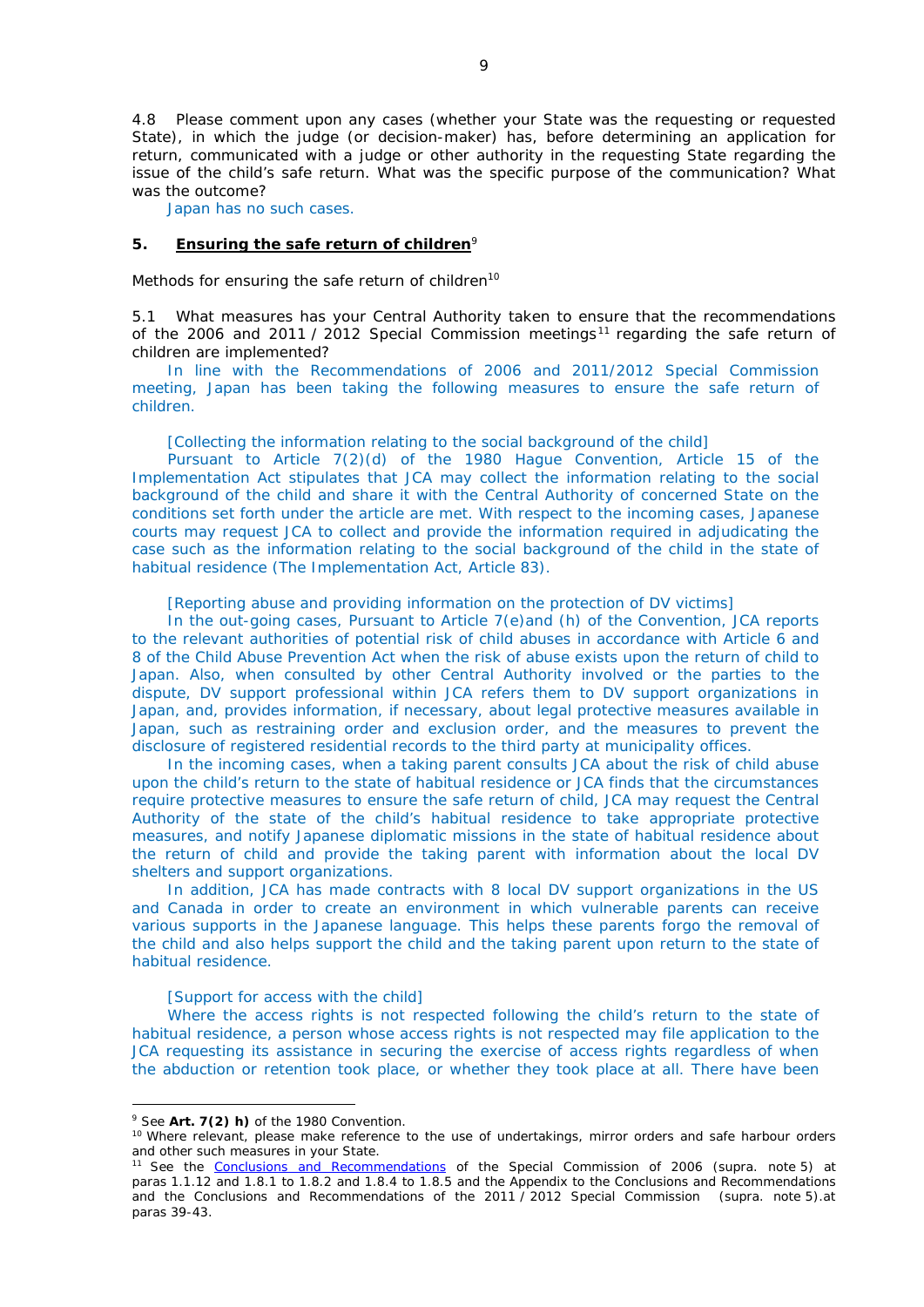the child return cases where the JCA provided assistance in securing the access rights following the child's return to the state of habitual residence.

#### [Criminal procedure]

When the taking parent expresses concerns about facing criminal prosecution upon his/her return to the state of habitual residence with the child and asks for the assistance, JCA requests the Central Authority of requesting state to check whether the taking parent is likely to face criminal charges.

5.2 In particular, in a case where the safety of a child is in issue and where a return order has been made in your State, how does your Central Authority ensure that the appropriate child protection bodies in the *requesting* State are alerted so that they may act to protect the welfare of a child upon return (until the appropriate court in the requesting State has been effectively seised)?

As mentioned above in Section 5.1, if JCA finds that the circumstances require protective measures to ensure the safe return of child, it will alert and request the Central Authority of requesting state to take appropriate protective measures. JCA also notifies Japanese diplomatic missions in the requesting state about the child's scheduled return. JCA also gathers information about the DV shelters and supports organizations through Japanese diplomatic missions in the requesting state, and provides it to the taking parent in order to ensure the safe return of child.

5.3 Where there are concerns in the requested State regarding possible risks for a child following a return, what conditions or requirements can the relevant authority in your State put in place to minimise or eliminate those concerns?

In accordance with the Implementation Act, the Japanese court orders are simple either to return or not to return the child to the state of habitual residence. Therefore, in court ordered return cases, the Japanese courts cannot address any specific conditions or procedures such as undertaking, mirror order or safe harbor order. The issue of safe return of the child (and Taking Parent) is mainly considered in deciding the existence of ground for refusal such as the grave risk exception in accordance with the Implementation Act. On the other hand, in in-court conciliation cases, the settlement can include various conditions with regard to ensuring the safe return of the child (and Taking Parent), such as how to return the child, custody upon return, interim access with the other parent and child support.

*Use of the 1996 Convention to ensure a safe return*

5.4 If your State is not Party to the 1996 Convention, is consideration being given to the possible advantages of the 1996 Convention in providing a jurisdictional basis for urgent protective measures associated with return orders (**Arts 7 and 11**), in providing for their recognition by operation of law (**Art. 23**), and in communicating information relevant to the protection of the child (**Art. 34**)?

 $\boxtimes$ No

 $\Box$ Yes, please explain:

Please insert text here

### *Protection of primary carer*

5.5 Are you aware of cases in your State where a primary carer taking parent, for reasons of personal security (*e.g.*, domestic or family violence, intimidation, harassment, etc.) or others, has refused or has not been in a position to return with the child to the requesting State? How are such cases dealt with in your State? Please explain and provide case examples where possible.

If the taking parent refuses to return to the state of habitual residence with the child in spite of a binding return order due to concerns about of domestic violence etc., JCA conveys such concerns to the Central Authority of requesting state to gather relevant information so as to mitigate such concerns of the taking parent.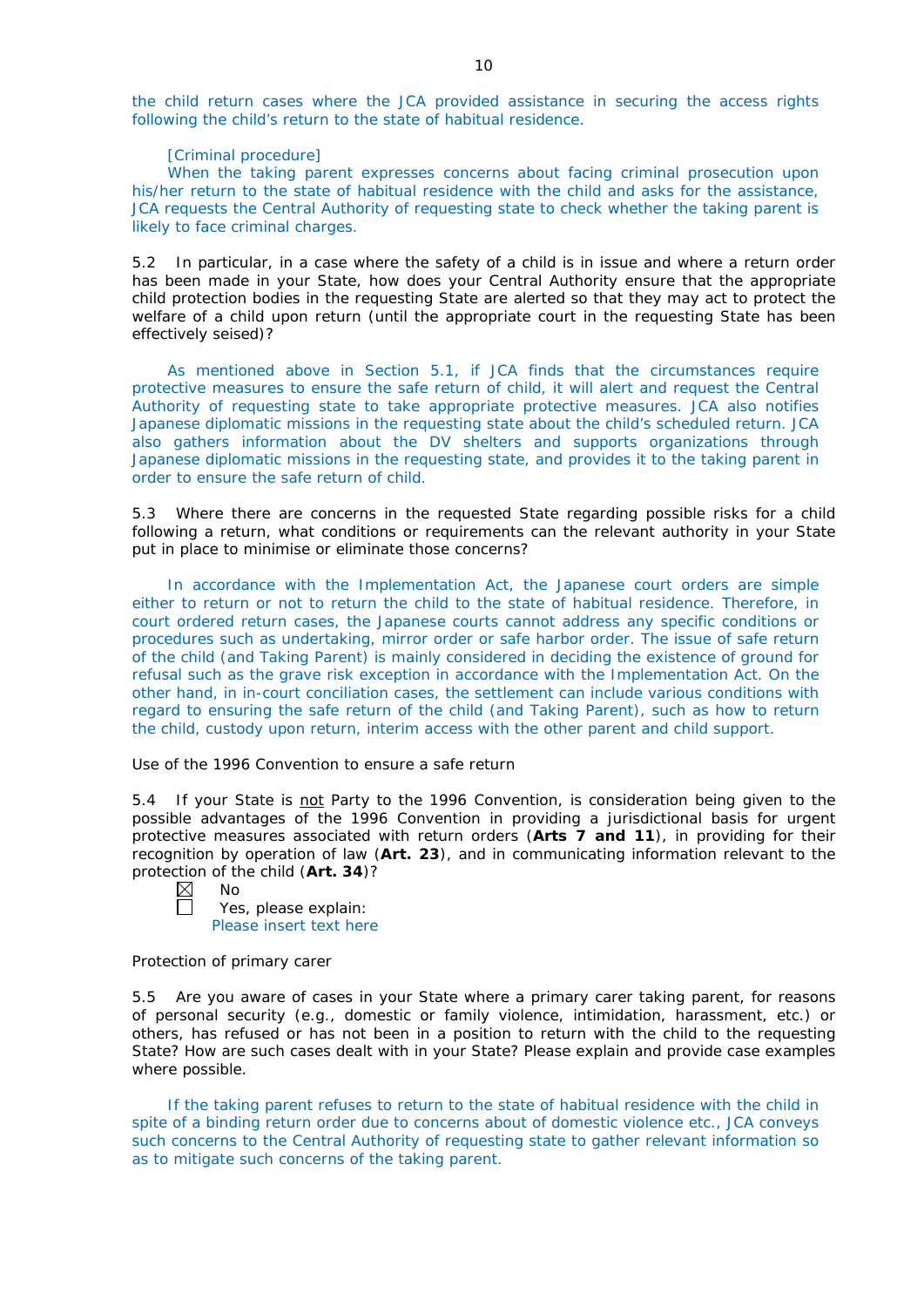5.6 In particular, would your authorities consider putting in place measures to protect the primary carer upon return in the requesting State as a mean to secure the safe return of the child? Please explain and provide case examples where possible.

As mentioned in Section 5.3, the court considers the safety of taking parent when it examines the existence of the grave risk exception in accordance with the Implementation Act. In addition, as mentioned in Section 5.1 and 5.2, in order to secure the safe return of the child and taking parent, the DV support professional within JCA may request the Central Authority of the state of habitual residence to take appropriate protective measures. JCA may also inform Japanese diplomatic missions in the state of habitual residence about the child's return and gather information about local DV shelters and support organizations to provide it to the taking parent upon request. Also, JCA requests the Central Authority of requesting state to check whether the taking parent is likely to face criminal charges.

### *Post-return information*

5.7 In cases where measures are put in place in your State to ensure the safety of a child upon return, does your State (through the Central Authority, or otherwise) attempt to monitor the effectiveness of those measures upon the child's return? Would you support a recommendation that States Parties should co-operate to provide each other with follow-up information on such matters, insofar as is possible?

In principle, Japan considers that the purpose of the Convention as stipulated under Article 1 is fulfilled when the child returns to the state of habitual residence. However, JCA follows up with the child through the Japanese diplomatic missions, as necessary, for the purpose of securing the safety of Japanese nationals, and if necessary, JCA shares the relevant information with the taking parent who did not return with the child.

5.8 If your State is not Party to the 1996 Convention, is consideration being given to the possible advantages of the 1996 Convention in providing a jurisdictional basis for requesting a report on the situation of the child upon return to the State of habitual residence (**Art. 32- (a)**)?

 $\boxtimes$ 

-

No

Yes, please explain: Please insert text here

## **6. Voluntary agreements and mediation**

6.1 How does your Central Authority (either directly or through any intermediary) take, or is it considering taking, appropriate steps under **Article 7-(c)** to secure the voluntary return of the child or to bring about an amicable resolution of the issues? Please explain:

-JCA introduces ADR institutions to both parties involved and encourage them to seek an amicable resolution. For this purpose, JCA has signed the contract agreements with 6 ADR institutions in Japan, and bears mediation fee at one of these institutions up to 4 sessions.

The parties may also seek to settle the case through the "in-court conciliation" during the court proceedings. The "in-court conciliation" is facilitated by a conciliation committee consisting of the one judge, who is also the sitting judge in the child return case, and 2 conciliation commissioners (mediators). The courts encourage the parties to resolve the case through the "in-court conciliation".

6.2 In what ways have you used the "Guide to Good Practice on Mediation" <sup>12</sup> for the purpose of implementing the 1980 Convention in your State? Please explain:

The Guide to Good Practice on Mediation was referred to during the drafting process of the Implementation Act. It is also used, as necessary in handling the cases, by the ADR institutions and the courts.

<sup>&</sup>lt;sup>12</sup> Available on the Hague Conference website at < www.hcch.net > under "Child Abduction Section" then "Guides to Good Practice".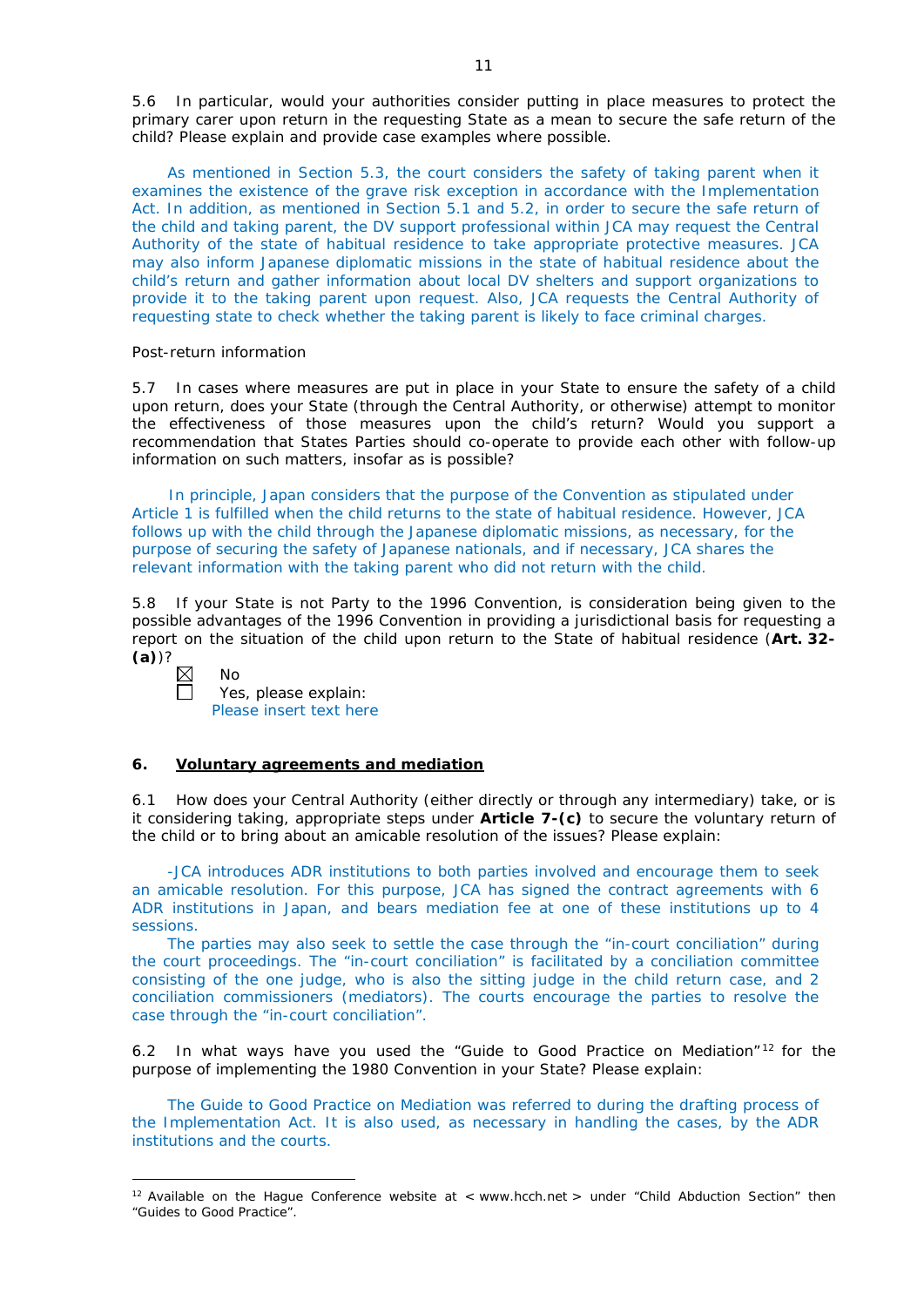6.3 Has your State considered or is it in the process of considering the establishment of a Central Contact Point for international family mediation to facilitate access to information on available mediation services and related issues for cross-border family disputes involving children, or has this task been entrusted to the Central Authority?<sup>13</sup>  $\boxtimes$  No. please explain:

No, please explain:

JCA gathers and facilitates access to information on ADR such as mediation services.

 $\Box$ Yes, please explain: Please insert text here

# **7. Preventive measures**

7.1 Has your State taken steps to advance the development of a travel form under the auspices of the International Civil Aviation Organisation?<sup>14</sup>

 $\boxtimes$ No

П

Yes, please describe:

Please insert text here

7.2 Regardless of whether the International Civil Aviation Organisation adds the development of a travel form to its work programme, would your State support the development of a non-mandatory model travel form under the auspices of the Hague Conference?

Yes 岗

<u>.</u>

No, please explain:

Japanese Immigration does not require the proof of consents of parents when a child departs from Japan.

# **8. The Guide to Good Practice under the 1980 Convention**

8.1 In what ways have you used the Parts of the Guide to Good Practice<sup>15</sup> to assist in implementing for the first time, or improving the practical operation of, the 1980 Convention in your State?

a. Part I on Central Authority Practice. Please explain:

The part was referred to in the drafting process of the Implementation Act, and also as required in the daily operation of the Central Authority.

# b. Part II on Implementing Measures. Please explain:

The part was referred to in the drafting process of the Implementation Act, and also as required in the daily operation of the Central Authority.

c. Part III on Preventive Measures. Please explain:

The part was referred to in the drafting process of the Implementation Act, and also as required in the daily operation of the Central Authority.

## d. Part IV on Enforcement. Please explain:

The part was referred to in the drafting process of the Implementation Act, and also as required in the daily operation of the Central Authority. Furthermore, the courts refer to the part, as necessary, in handling the individual cases.

8.2 How have you ensured that the relevant authorities in your State have been made aware of, and have had access to, the Guide to Good Practice?

The Courts, the Ministry of Justice and lawyers have been made aware of the Guide. The website of the Ministry of Foreign Affairs provides a link to the text of Guide to Good Practice on the HCCH website.

<sup>&</sup>lt;sup>13</sup> As it has been encouraged in the Guide to Good Practice on Mediation, Chapter 4, on "Access to Mediation". par. 114-117. See also [Conclusions and Recommendations of the 2011](https://assets.hcch.net/upload/wop/concl28sc6_e.pdf) / 2012 Special Commission (*supra.* .<br>note 5) at par. 61.

<sup>14</sup> See the [Conclusions and Recommendations of the 2011](https://assets.hcch.net/upload/wop/concl28sc6_e.pdf) / 2012 Special Commission (*supra.* note 5) at par. 92.

<sup>&</sup>lt;sup>15</sup> All Parts of the Guide to Good Practice under the 1980 Convention are available on the Hague Conference website at < www.hcch.net > under "Child Abduction Section" then "Guides to Good Practice".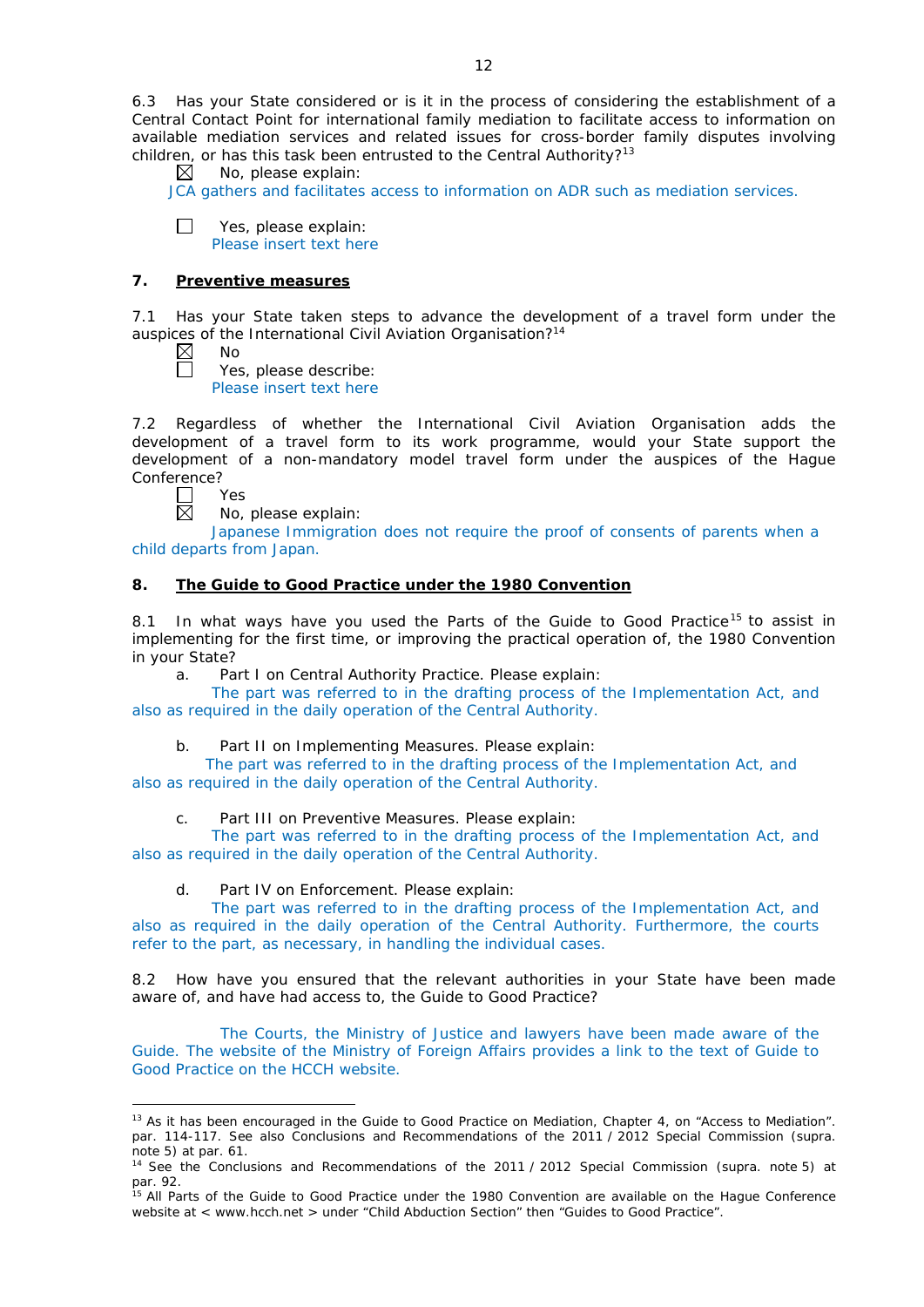8.3 Do you have any other comments about any Part of the Guide to Good Practice?

Please insert text here

## **9. Publicity and debate concerning the 1980 Convention**

9.1 Has the 1980 Convention given rise to (a) any publicity (positive or negative) in your State, or (b) any debate or discussion in your national parliament or its equivalent?

 $\Box$ No  $\overline{\boxtimes}$ 

Yes, please indicate the outcome of this debate or discussion, if any:

It received considerable publicity when the 1980 Hague Convention entered into force in Japan and when the first return order under the 1980 Hague Convention was made by a Japanese court.

## 9.2 By what methods does your State disseminate information to the public about the 1980 Convention?

-For the purpose of raising awareness and understanding about the 1980 Hague Convention among the public, JCA offers information about the 1980 Hague Convention on the Ministry of Foreign Affairs' website including the general information on the Implementation Act, the application process and available assistances. The leaflets and a short film which explain the 1980 Hague Convention process are also available on the website.

-JCA has published pamphlets (available in English and Japanese) and leaflets (available in 13 languages) about the 1980 Hague Convention, and widely distributes them to municipal offices, foreign diplomatic missions and other related organizations.

-JCA host or cooperates the following seminars in order to disseminate information and raise awareness about the 1980 Hague Convention.

-Seminars for lawyers, hosted by the Japan Federation of Bar Association.

-About 30 seminars a year at related organizations including the regional bar associations, offices of municipal governments, the police departments and DV support organizations.

-Seminars for foreign diplomats and consuls in Japan

-Seminars at Japanese diplomatic missions overseas

## **PART IV: TRANSFRONTIER ACCESS / CONTACT AND INTERNATIONAL FAMILY RELOCATION**

## **10. Transfrontier access / contact**<sup>16</sup>

10.1 Since the 2011 / 2012 Special Commission, have there been any significant developments in your State regarding Central Authority practices, legislation, procedural rules or case law applicable in cases of transfrontier contact / access?



-

Yes, please explain:

-As mentioned in Section 1.1, the 1980 Hague Convention entered into force in Japan on 1 April 2014. On the same date, the Implementation Act and its related regulations were enacted. The Implementation Act and these regulations lay down the application process and conditions as well as the court procedures for the access case.

-JCA refers the applicants to visitation supporting institutions commissioned by the Central Authority and covers the fee for the use of visitation supporting institution 4 times at maximum. In addition, "Online Mimamori Contact" was introduced in September 2015 to provide online access between a child and his/her parent living abroad under the supervision of a social worker at the expense of JCA 4 times at maximum.

10.2 Please indicate any important developments in your State, since the 2011 / 2012 Special Commission, in the interpretation of **Article 21** of the 1980 Convention.

<sup>16</sup> See the [Conclusions and Recommendations](https://assets.hcch.net/upload/concl28sc5_e.pdf) of the 2006 Special Commission (*supra.* note 5) at paras 1.7.1 to 1.7.3.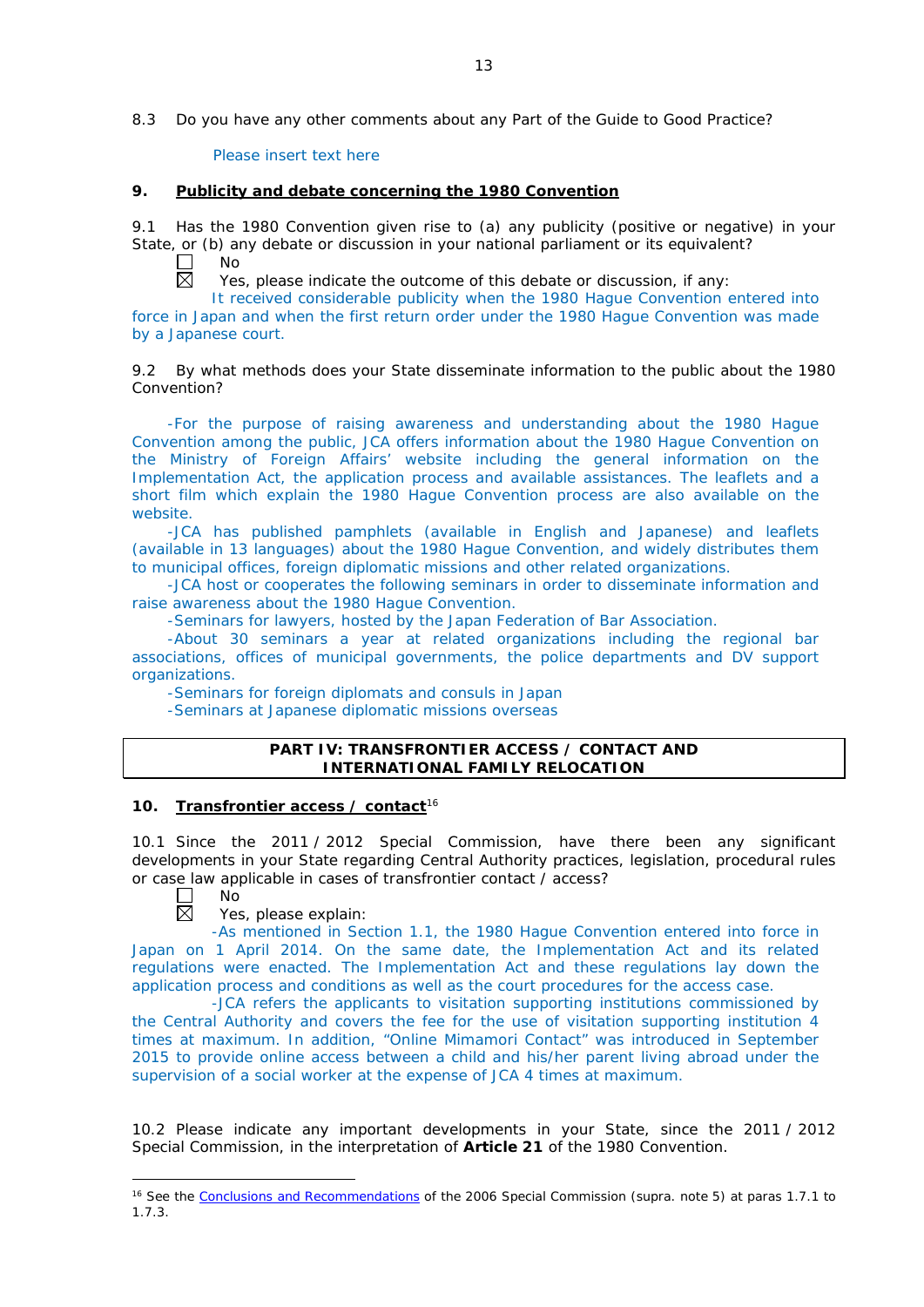Please insert text here

10.3 What problems have you experienced, if any, as regards co-operation with other States in respect of:

a. the granting or maintaining of access rights;

- A State where the child was located did not offer the applicant living outside the state's territory the legal aid or assistance to find an attorney. As a result, the applicant with economic hardship had to give up filing of petition to seek the access rights.

- One Central Authority did not accept an access application pertaining to a child abducted before the entry into force of the 1980 Hague Convention in the State.

- b. the effective exercise of rights of access; and Please insert text here
- c. the restriction or termination of access rights.

- In an out-going case, the access rights were not realized because the Central Authority could not locate the child.

> Please provide case examples where possible. Please insert text here

10.4 In what ways have you used the "General Principles and Guide to Good Practice on Transfrontier Contact Concerning Children<sup>"17</sup> to assist in transfrontier contact / access cases in your State? Can you suggest any further principles of good practice?

The Guide was referred to in the drafting process of the Implementation Act, and it is also utilized in the daily operation of the Central Authority.

# **11. International family relocation**<sup>18</sup>

<u>.</u>

11.1 Since the 2011 / 2012 Special Commission, have there been any significant developments in your State regarding the legislation, procedural rules or case law applicable to international family relocation? Where possible, please explain these developments in the legislation, procedural rules or case law:

Since the 2011/2012 Special Commission, there has been no significant development regarding legislations applicable to international family relocation. There is no case law available as of today.

# **PART V: NON-CONVENTION CASES AND NON-CONVENTION STATES**

# **12. Non-Convention cases and non-Convention States**

12.1 Are there any States that you would particularly like to see become a State Party to the 1980 Convention? If so, what steps would you suggest could be taken to promote the Convention and encourage ratification of, or accession to, the Convention in those States? Please explain:

Japan considers that the conclusion by more states would strengthen the universal implementation of the Convention. Japan would particularly like to see more Asian states to

<sup>&</sup>lt;sup>17</sup> Available on the Hague Conference website at < www.hcch.net > under "Child Abduction Section" then "Guides to Good Practice".

<sup>&</sup>lt;sup>18</sup> See the Conclusions and Recommendations of the 2006 Special Commission meeting at paras 1.7.4 to 1.7.5: *"*1.7.4 The Special Commission concludes that parents, before they move with their children from one country to another, should be encouraged not to take unilateral action by unlawfully removing a child but to make appropriate arrangements for access and contact preferably by agreement, particularly where one parent intends to remain behind after the move.

<sup>1.7.5</sup> The Special Commission encourages all attempts to seek to resolve differences among the legal systems so as to arrive as far as possible at a common approach and common standards as regards relocation."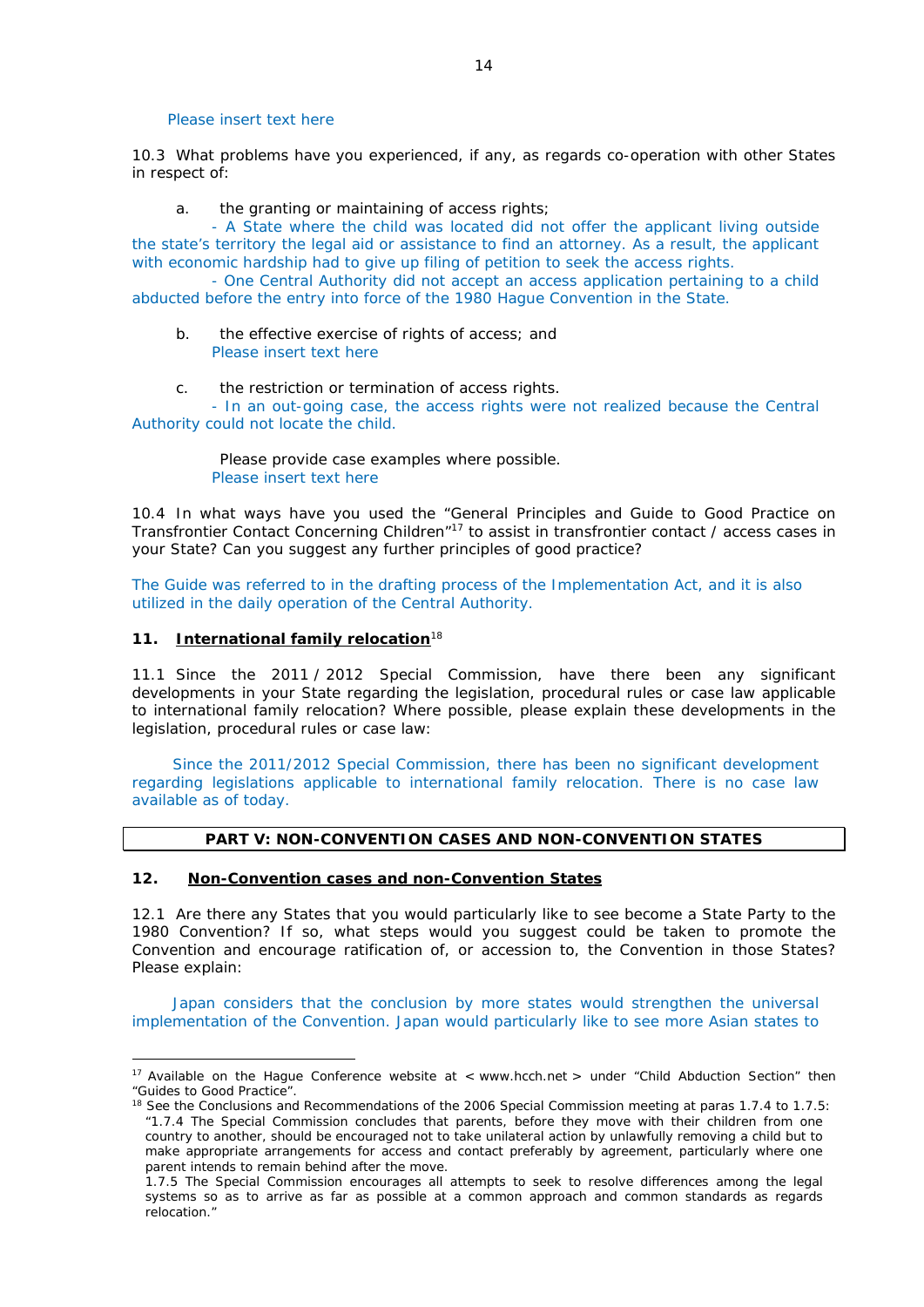become Contracting States to the Convention.

12.2 Are there any States which are not Parties to the 1980 Convention or not Members of the Hague Conference that you would like to see invited to the Special Commission meeting in 2017?

As mentioned above, Japan would like to see more Asian states acceding to the Convention. Therefore, Japan would like to see Non-Contracting states in the region being invited to the Special Commission meeting.

*The "Malta Process"*<sup>19</sup>

12.2 In relation to the "Malta Process":

a. Do you have any comment to make on the "Principles for the Establishment of Mediation Structures in the context of the Malta Process" and the accompanying Explanatory Memorandum?20 Please insert text here

b. Have any steps been taken towards the implementation of the Malta Principles in your State and the designation of a Central Contact Point, in order to better address cross-border family disputes over children involving States that are not a Party to the 1980 and 1996 Hague Conventions?

| Nο      |
|---------|
| ۵۹<br>Y |

Yes, please explain: Please insert text here

c. What is your view as to the future of the "Malta Process"? Please insert text here

## **PART VI: TRAINING AND EDUCATION AND THE TOOLS, SERVICES AND SUPPORT PROVIDED BY THE PERMANENT BUREAU**

### **13. Training and education**

<u>.</u>

13.1 Can you give details of any training sessions / conferences organised in your State to support the effective functioning of the 1980 Convention, and the influence that such sessions / conferences have had?

[International symposium hosted by JCA]

-JCA co-hosted with HCCH and the Waseda University the Asia Pacific Symposium on the 1980 Hague Convention held in June 2016 at the Waseda University, Tokyo. The symposium was attended by the participants from the HCCH offices and 19 states and 2 regions, mainly from the Asia Pacific region, including both Contracting and Non-Contracting States. The symposium contributed to building expertise among the people involved in the operation of the Convention and strengthening the system for effective implementation. It also provided a forum for the Contracting States to share their expertise with the Non-Contracting States in the Asia Pacific region, and an opportunity for Japanese legal professionals to take part in the international discussions about the 1980 Hague Convention. This led to a better understanding of the operation of the Convention, and

<sup>&</sup>lt;sup>19</sup> The "Malta Process" is a dialogue between certain States Parties to the 1980 and 1996 Conventions and certain States which are not Parties to either Convention, with a view to securing better protection for crossborder rights of contact of parents and their children and addressing the problems posed by international abduction between the States concerned. For further information see the Hague Conference website at < www.hcch.net > under "Child Abduction Section" then "Judicial Seminars on the International Protection of Children".

<sup>20</sup> The Principles and Explanatory Memorandum were circulated to all Hague Conference Member States and all States participating in the Malta Process in November 2010. They are available on the Hague Conference website at < www.hcch.net > under "Child Abduction Section" then "Judicial Seminars on the International Protection of Children".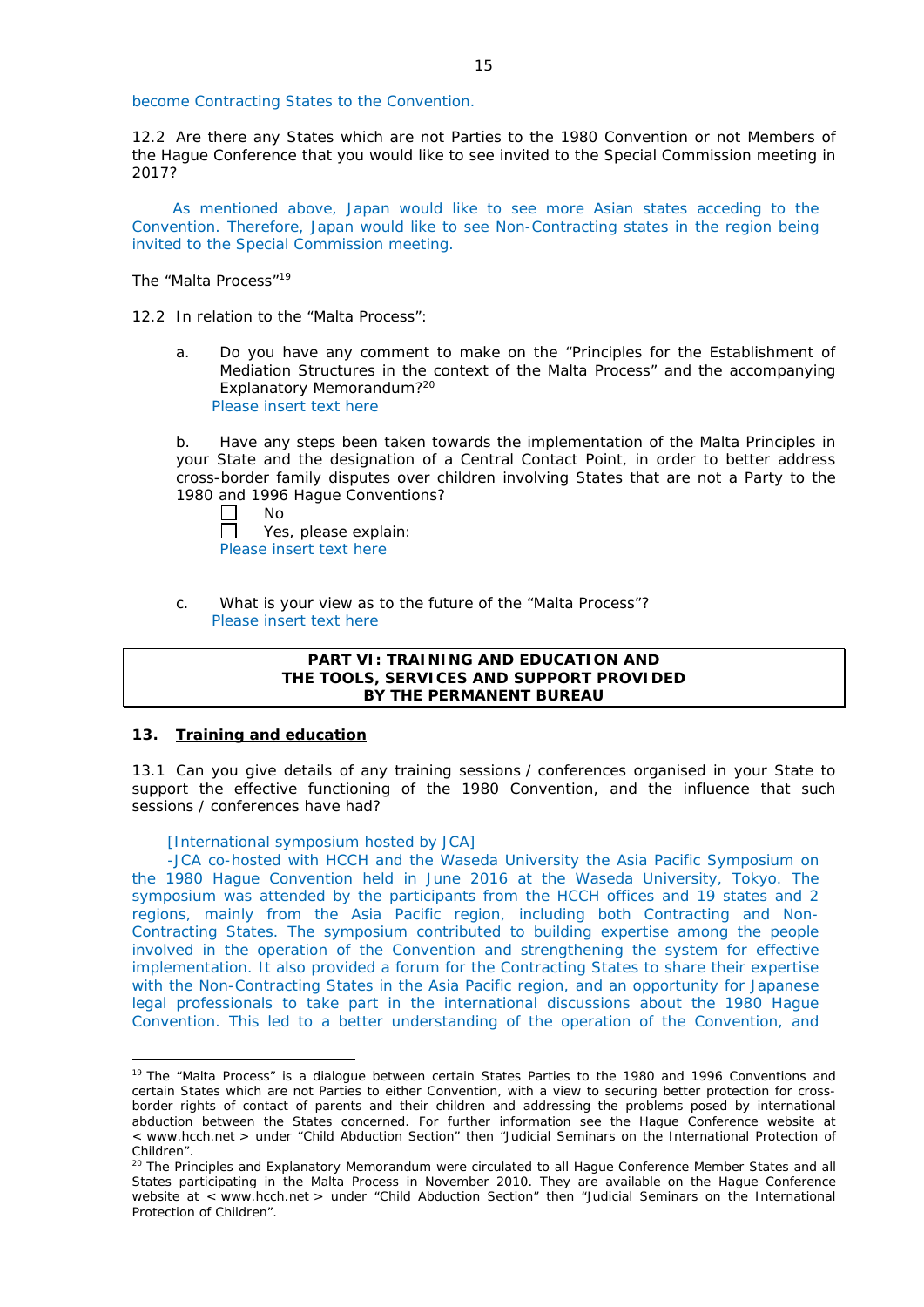created a momentum for the Non-Contracting States to consider concluding the Convention.

#### [Seminars hosted by JCA]

-Every year, JCA invites legal experts from overseas and hosts seminars designed for Japanese legal professionals, including judges, family court investigating officers, lawyers and in-court mediators, to learn about the practical operation of the 1980 Hague Convention in other Contracting States. On such occasions, JCA also hosts the meetings between the invited lecturers and JCA officers, Japanese bar associations and courts members to exchange views and expertise. Followings are some examples of the past training events.

-Mediation training by Mr. Christoph Cornelius Paul, lawyer and mediator of Mikk, Germany (March 2015, Tokyo and Osaka)

-"The Enforcement in 1980 Hague Convention Cases in Germany and the Welfare of the Child" by Eberhard Carl, a former judge of the Frankfurt Appeals Court and a mediator in Germany (February 2016, Tokyo and Osaka)

-"International Parental Child Abduction, a Holistic Approach" by Dr. Ann Wollner, the manager and co-founder of the legal unit at International Social Service Australia (March 2017, Tokyo)

[Sending officers to give lectures on the 1980 Hague Convention]

-JCA sends its officers to the 1980 Hague Convention seminars hosted by Japan Federation of Bar Associations, regional bar associations, municipal governments, the police departments and DV support organizations.

-JCA sends its child psychology experts to the courts' training sessions for the enforcement officers to provide lecture on the enforcement of return decision under the 1980 Hague Convention.

### [Lectures at the courts]

-Internal study sessions and lectures by academics about the interpretation and operation of the 1980 Hague Convention are regularly held at the Tokyo and Osaka Family Courts, the only courts authorized to exercise the initial jurisdiction over the Hague return cases.

-For the purpose of improving the handling of Hague cases by Japanese judicial professionals, the Supreme Court of Japan holds periodical meetings with JCA and Tokyo and Osaka Family Courts to exchange views and opinions, and provides judges and enforcement officers with necessary information about the legal framework of the Convention and its effective operation through trainings.

-Japanese Hague Networking judges share their expertise with judges and other judicial professionals handling the Hague cases.

The above mentioned seminars and trainings have contributed to further understand the 1980 Hague Convention and its operation, not only among the officers of JCA, judges, mediators and lawyers, but also among the municipal authorities and other related organizations. These seminars are effective tools in disseminating useful practical information to many lawyers and municipal officers who has no experience of handling the Hague cases. Inviting foreign experts to seminars creates opportunities to gain knowledge about operations in other Contracting States and to cultivate mutual understanding among the Contracting States about their practices and differences.

## **14. The tools, services and support provided by the Permanent Bureau**

#### *In general*

14.1 Please comment or state your reflections on the specific tools, services and support provided by the Permanent Bureau to assist with the practical operation of the 1980 and 1996 Conventions, including:

a. The Country Profile available under the Child Abduction Section.

It is effective to know the procedures in other Contracting States. However, not all the Contracting States provide their country profile. Also, some country profiles have neither been updated for a while and contain outdated information, nor been provided in English or French. Japan would like to request all the Contracting States to provide their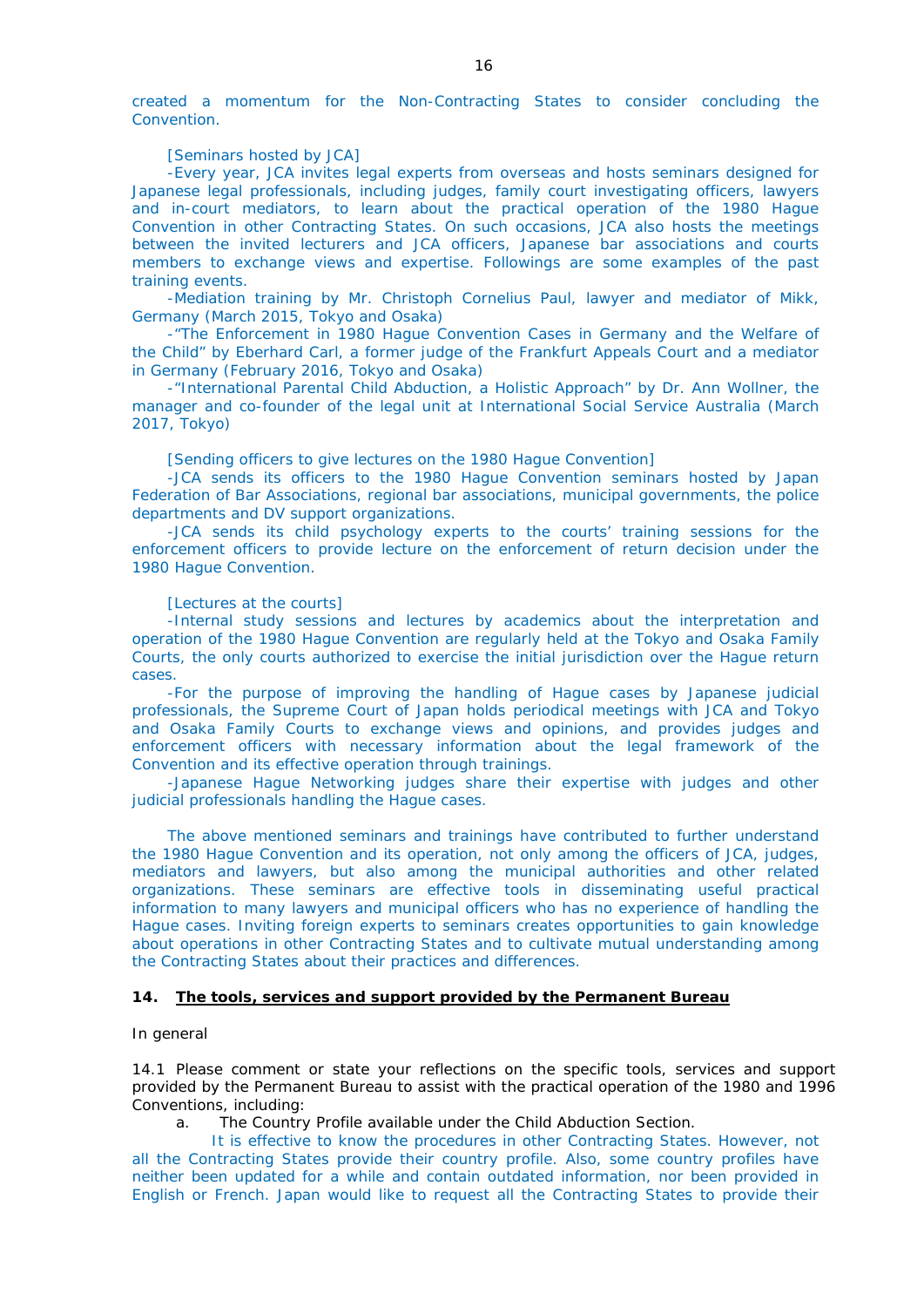country profile either in English or French and update its information at least once a year.

b. INCADAT (the international child abduction database, available at < www.incadat.com >).

It is an effective tool as it provides plentiful case laws and is easy to search for cases. However, some improvements need to be made in some areas. For example, the provided case laws do not evenly reflect the varieties of judicial practices among all the Contracting States. For some of the cases available, only the summaries are provided instead of the full text.

The website of Japanese Ministry of Foreign Affairs provides Japanese translations of some of the case laws on the INCADAT making them available to the courts, the lawyers and the public including the parties involved.

- c. *The Judges' Newsletter* on International Child Protection the publication of the Hague Conference on Private International Law which is available online for free;<sup>21</sup> It offers plenty of useful information.
- d. The specialised "Child Abduction Section" of the Hague Conference website  $(<$  www.hcch.net >);

It is well-organized for accessing the information on the 1980 Hague Convention. While, currently, the information is sorted into different categories of information such as contacts of the Central Authority and Country profiles, it would be more convenient if it also contains a section where all the information is organized state by state.

e. INCASTAT (the database for the electronic collection and analysis of statistics on the 1980 Convention);  $22$ 

INCASTAT is a very useful tool in comprehending the universal operation of the 1980 Hague Convention. Japan supports the practice of conducting the comprehensive analysis of operational data submitted by Contracting States in the year when the Special Commission meeting is held. However, the data entry format of INCASTAT needs some alternation in order to accommodate diverse and different judicial systems of Contracting States so that INCASTAT can be utilized for the daily operation of all Contracting States. Japan has faced with some difficulties when entering its data into INCASTAT, because the judicial practices in Japan cannot be properly reflected current data entry options of the format.

f. Providing technical assistance and training to States Parties regarding the practical operation of the 1980 and 1996 Conventions.23 Such technical assistance and training may involve persons visiting the Permanent Bureau or, alternatively, may involve the Permanent Bureau organising, or providing assistance with organising, national and international judicial and other seminars and conferences concerning the Convention(s) and participating in such conferences;

-The participation of the HCCH experts in international conferences and seminars is significant to seek unified operation of the Convention among the Contracting States. JCA co-hosted, with the HCCH, the Asia Pacific Symposium on the 1980 Hague Convention in June 2016, which provided opportunity for the Contracting States to gain mutual understanding about each other's interpretation and operation of the Convention and for the Non-Contracting States to give practical consideration to the possibility of acceding to the Convention.

g. Encouraging wider ratification of, or accession to, the Convention(s), including educating those unfamiliar with the Convention(s);  $24$ 

<u>.</u>

<sup>&</sup>lt;sup>21</sup> Available on the Hague Conference website at < www.hcch.net > under "Child Abduction Section" and "Judges' Newsletter on International Child Protection". For some volumes of *The Judges' Newsletter*, it is possible to download individual articles as required.

<sup>&</sup>lt;sup>22</sup> Further information is available via the Hague Conference website at < www.hcch.net > under "Child Abduction Section" then "INCASTAT".

<sup>&</sup>lt;sup>23</sup> Such technical assistance may be provided to judges, Central Authority personnel and / or other professionals involved with the practical operation of the Convention(s).

<sup>&</sup>lt;sup>24</sup> Which again may involve State delegates and others visiting the Permanent Bureau or, alternatively, may involve the Permanent Bureau organising, or providing assistance with organising, national and international judicial and other seminars and conferences concerning the Convention(s) and participating in such conferences.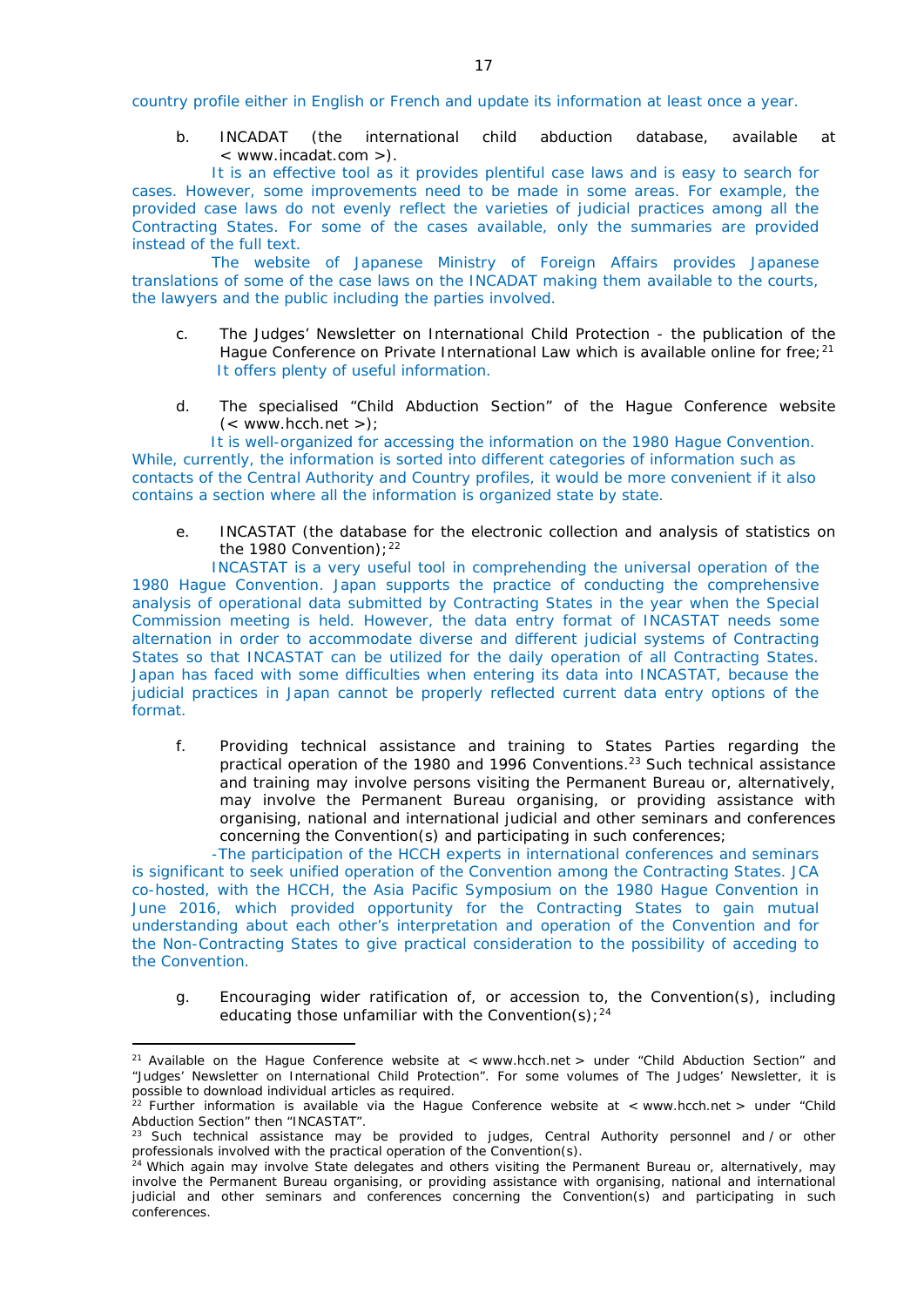-Japan favors wider ratification of, or accession to, the 1980 Hague Conventions, and supports the Permanent Bureau providing necessary information to the states contemplating the ratification of, or accession to, the Convention.

h. Supporting communications between Central Authorities, including maintaining their contact details updated on the HCCH website;

-JCA refers to the HCCH website for contact details of other Central Authorities, and thus, requests the Permanent Bureau to call for the update of the information to all Contracting States at least once a year.

i. Supporting communications among Hague Network Judges and between Hague Network Judges and Central Authorities, including maintaining a confidential database of up-to-date contact details of Hague Network Judges

The contact details of the Hague Network Judges are very important information, and needs to be periodically updated.

## *Other*

14.2 What other measures or mechanisms would you recommend:

- a. To improve the monitoring of the operation of the Conventions; Please insert text here
- b. To assist States in meeting their Convention obligations; and

When a state accedes to the 1980 Hague Convention before implementing domestic legislations and structure necessary to fulfill the State's obligation under the Convention, it may cause a considerable burden on the other Contracting States as they may be required to make inquiry into progress in the acceding state before determining whether to accept the accession, or it may result in the non-compliance by the acceding state after the Contracting State accepts the accession and the Convention came into effect between the two countries. This undesirable situation may be avoided by making sure that the newly acceding state has all necessary legislation and structure in place before the accession. For this reason, the Permanent Bureau is recommended to research inspecting whether a newly acceding state has necessary legislations to implement and has the Central Authority ready to fulfill its mandate under the Convention, and provides advise if necessary.

c. To evaluate whether serious violations of Convention obligations have occurred? It is not appropriate for the Permanent Bureau to evaluate whether the Contracting States have violated the Convention.

## **PART VII: PRIORITIES AND RECOMMENDATIONS FOR THE SPECIAL COMMISSION AND ANY OTHER MATTERS**

# **15. Views on priorities and recommendations for the Special Commission**

15.1 Which matters does your State think ought to be accorded particular priority on the agenda for the Special Commission? Please provide a brief explanation supporting your response.

- Operation of the 1980 Hague Convention in the new Contracting States.

The increasing number of Asia and South American states acceding to the 1980 Hague Convention resulted in the diversification of culture, social and legal system among the Contracting States. In light of such development, it is important to seek the uniformed interpretation and operation of the 1980 Hague Convention while acknowledging and respecting the diversity among the Contracting States. The Special Commission would be an ideal forum to seek the uniformed interpretation and operation, and to provide the valuable information to the newly acceding states and states contemplating its accession to the Convention.

15.2 States are invited to make proposals concerning any particular recommendations they think ought to be made by the Special Commission.

Please insert text here

# **16. Any other matters**